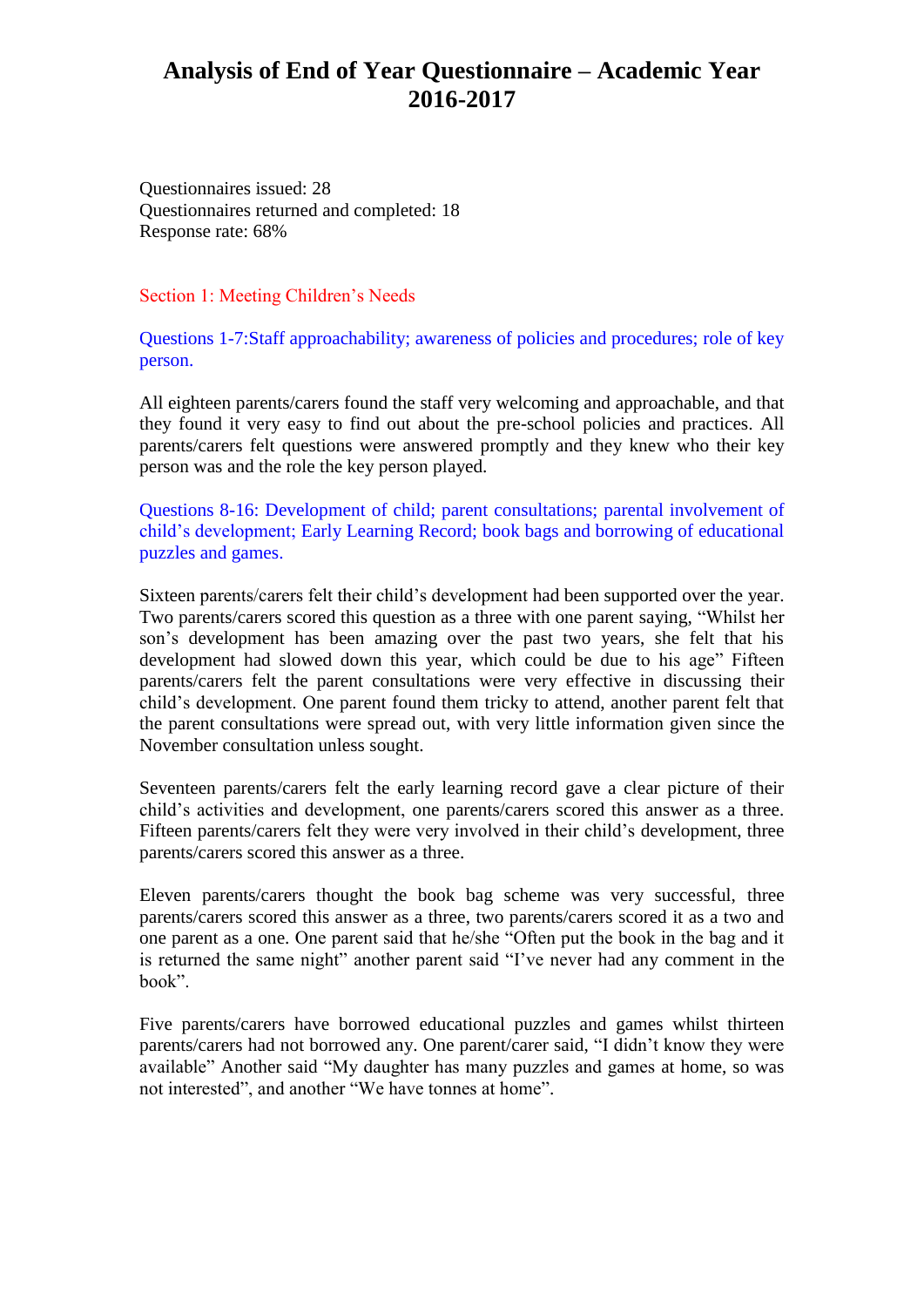## **Comments from parent/carer**

## **Development of child**

- Staff are very supportive towards each child's development.
- My daughter has been very happy and settled at the pre-school and really loves all the staff.
- My daughter has been very well supported and her needs recognised.
- My child has grown in confidence and happiness. She has developed in so many areas and has absolutely enjoyed it.
- Being one of the younger children, my son has been encouraged throughout the year but never pushed to do anything he is not ready for.
- I think my son's development has been amazing over the past 2 years. However, I think in some ways I feel he may be slowing down this year. But I think it is just his age and I am just a worrying mummy!
- My children have been well supported, particularly in their personal, social and emotional development. Staff have been gentle in their approach and both children have felt secure.
- Excellent support and help given to my son regarding speech and language situations. I have seen great improvement since the extra support and help has started.

## **Book bags and home reading scheme**

- I have missed one or two pieces of info but this is due to me not looking in frequently enough. It seems an effective method for sharing information.
- Books are not always changed frequently enough and some comments I have made in his diary have not been acknowledged for a while.
- I often put the book in the bag and it is returned the same night!
- Weekly books work very well, we look forward to our new books.
- Never had any comment in the book.
- I may have missed it but information on term dates, sports day and coffee mornings in advance would be helpful. Also, I am not sure if I should be writing more in the book asking for updates or not.
- I must remember to check the bag!
- The scheme is great. I've been terrible at checking! The take home stories have been great.

### **Have you borrowed educational puzzles and games over the last year?**

- Not aware of this as an option. Also have lots at home.
- Many at home!
- I wish I had known about it sooner!
- We have lots of resources at home.
- I keep on forgetting!
- We have a lot of games and puzzles at home already.
- Too many at home!
- I have a lot at home and so didn't feel I needed to.
- My son isn't interested in puzzles.
- Didn't know were available.
- My daughter has many puzzles and games at home, so was not interested iin more games.
- We have tonnes at home.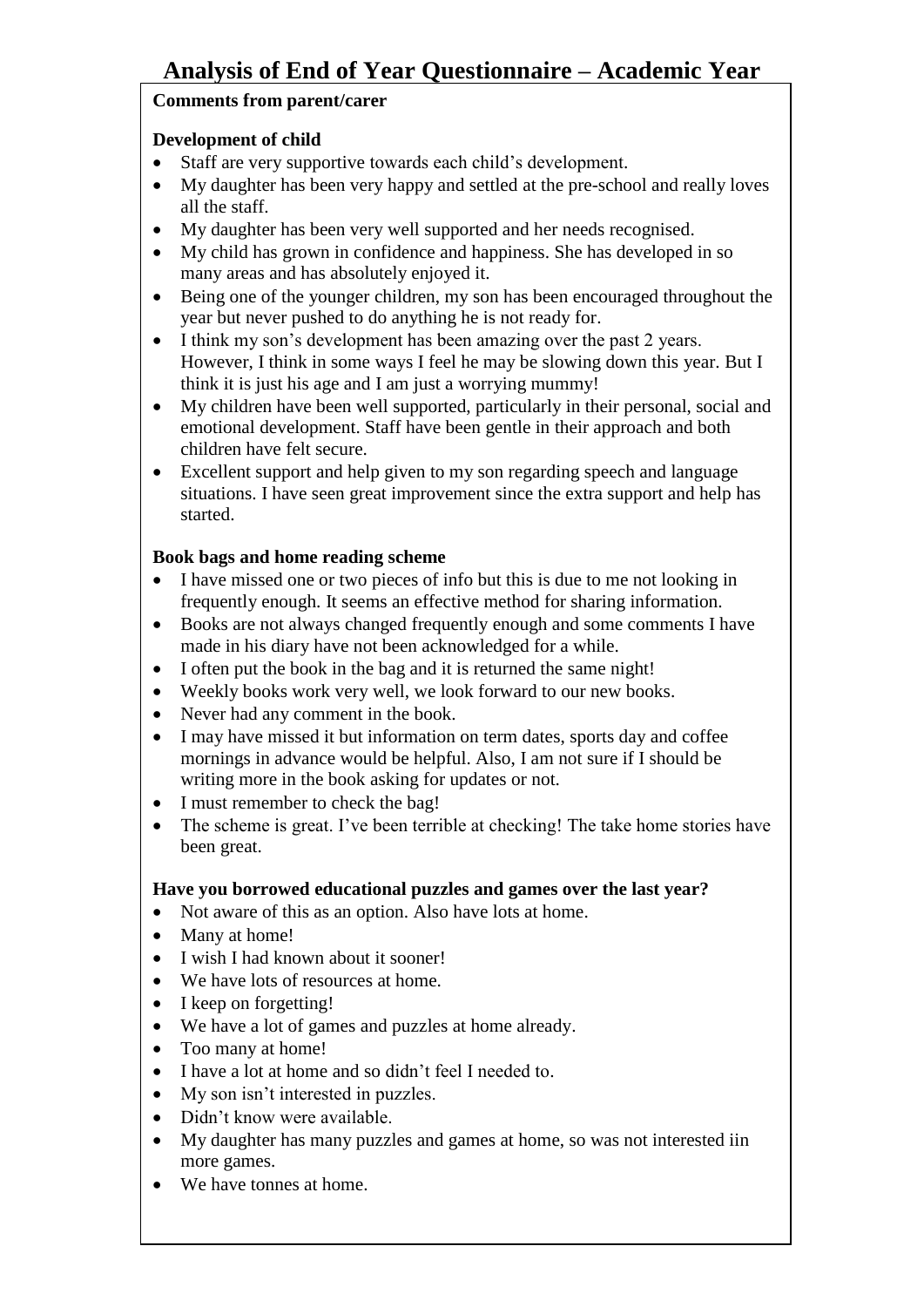Questions 17-22: Website; Facebook and `Stay and play`.

Seventeen parents/carers had visited the pre-school's website, only one parent said he/she wasn't aware of the website. The seventeen parents/carers who had visited the website found it to be informative, and one parent commented that it is always kept up to date.

Question 19 asked the parent/carer what areas of the website they reviewed most regularly and to tick all that apply. (Total viewed in red).

| Introduction                       |    | Fees                           |          | Policies                   |              |
|------------------------------------|----|--------------------------------|----------|----------------------------|--------------|
| Term Dates and Diary               | 16 | <b>Application Form</b>        |          | Our Staff                  |              |
| <b>Staff Responsibilities</b>      |    | Volunteers                     |          | <b>Breakdown of Day</b>    |              |
| <b>Snacks</b>                      |    | Curriculum                     | $\theta$ | Ofsted Inspection Report 2 |              |
| Stay and Play Week                 |    | <b>Golden Rules</b>            |          | News and Events            |              |
| <b>Newsletters</b>                 |    | <b>Information for Parents</b> | 4        | Parents' Comments          | $\mathbf{0}$ |
| Why We Need a Committee            |    | <b>Committee Members</b>       |          | <b>Committee Handbook</b>  | $\Omega$     |
| <b>Meeting Dates for Committee</b> |    | Minutes of Committee           |          | <b>Staff Vacancies</b>     |              |
|                                    |    | Meetings                       |          |                            |              |

One parent would like to see on the website half termly updates on what the children have been doing.

Sixteen parents/carers would like to see a closed Facebook page, one parent/carer said no and one parent/career was unsure.

One parent/carer would like to see photos of the activities, observations of learning, term dates, and reminders. Another parent/carer asked for events and information about school. Another asked for form return dates, stay and play dates, coffee mornings". Day to day activities.

Ten parents/carers had been involved in stay and play week whilst eight parents/carers had not. Of the eight parents who had not been involved in `Stay and Play` one parent said she couldn't due family and work commitments another felt it would have disrupted his/her child. Another felt her child was more distracted when she was there.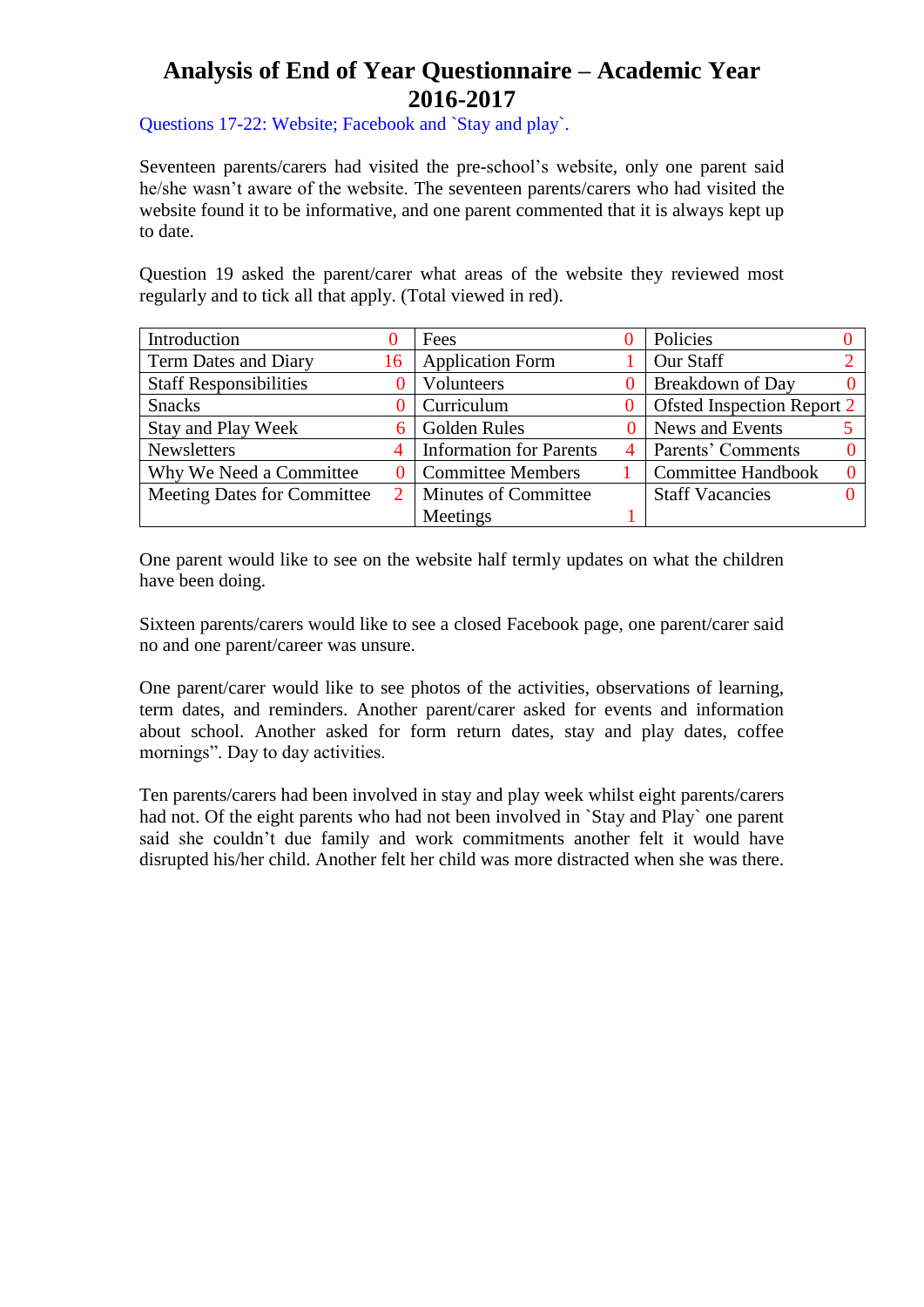## **Comments from parent/carer**

## **Website**

- It would be useful to have the pre-schools direct number to call on the day for existing children to attend.
- Photos of the children doing activities (current up to date). Videos even!

## **Facebook Page**

- Be good for posting activities, information about upcoming events
- An instant way to be in contact. Would like to see dates, letters, reminders. Anything on the noticeboard.
- Would be good to see events, dates important activities. Especially good for parents who forget to check the book bag!
- Dates, photos, activities etc.
- Good for committee activities particularly useful for non-committee members to still feel included.
- Pictures of the children playing and having fun.
- What is the point of it all info is on your very good website" I wouldn't want pictures of my child on it.

## **Stay and Play**

- It gave me the opportunity to see my son integrating with other kids, to see his day at pre-school.
- It was good to see my son getting along with other children.
- I liked watching the children in the setting being able to chat informally with staff. A chance to look at their books.
- It works well and is nice to see what goes on during the morning.
- A formal introduction to the children of who you are may be useful.
- Great way for the children to show parents what they do at pre-school.
- A great chance to see kids in the environment and chat to staff.
- It was lovely for my daughter to show me all the toys and the garden.
- It is great it lasts all week,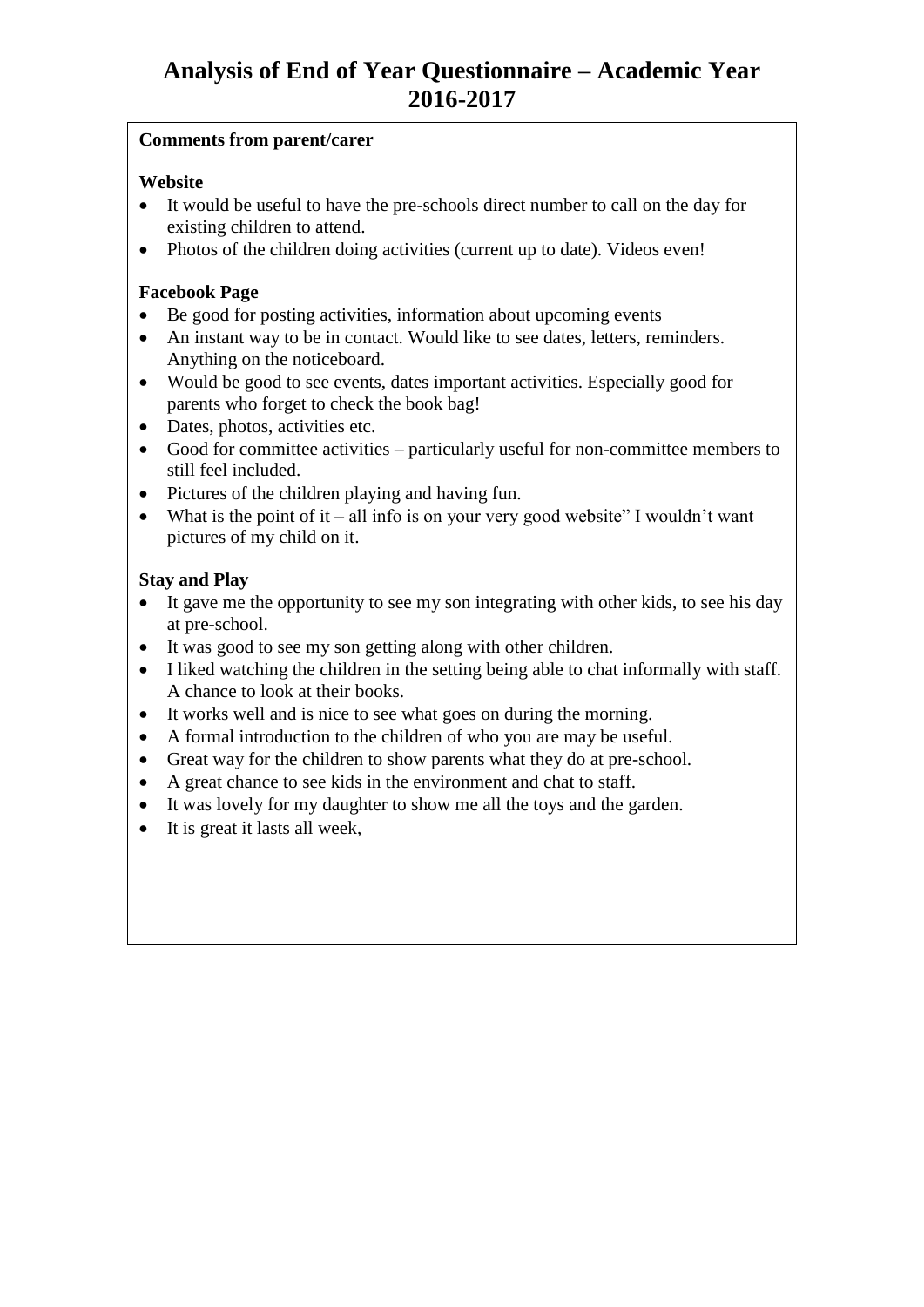Section 2: Supporting Children's Well-Being

Q23-27: Are children safe and secure at Pre-school and Special Educational Needs.

All eighteen parents/carers said that they felt that their child were safe and secure at the pre-school.

Questions 24 to 27 were about children who receive support from staff through Special Support Education Health and Care Plan or other. Fourteen parents/carers did not answer these questions.

Four parents completed questions 24 to 27, of which three scored all questions as fives (note one of these children does not receive additional support for SEN). The fourth parent/carer scored a mixture of threes and fours (Note: this child does not receive additional support for SEN).

## **Comments from parent/carer**

**Safety and Security**

- No concerns what so ever. Very happy with the staff.
- I have always felt comfortable leaving both my children at the pre-school because I trust the staff.
- A lot of care and attention is made of the children by the staff.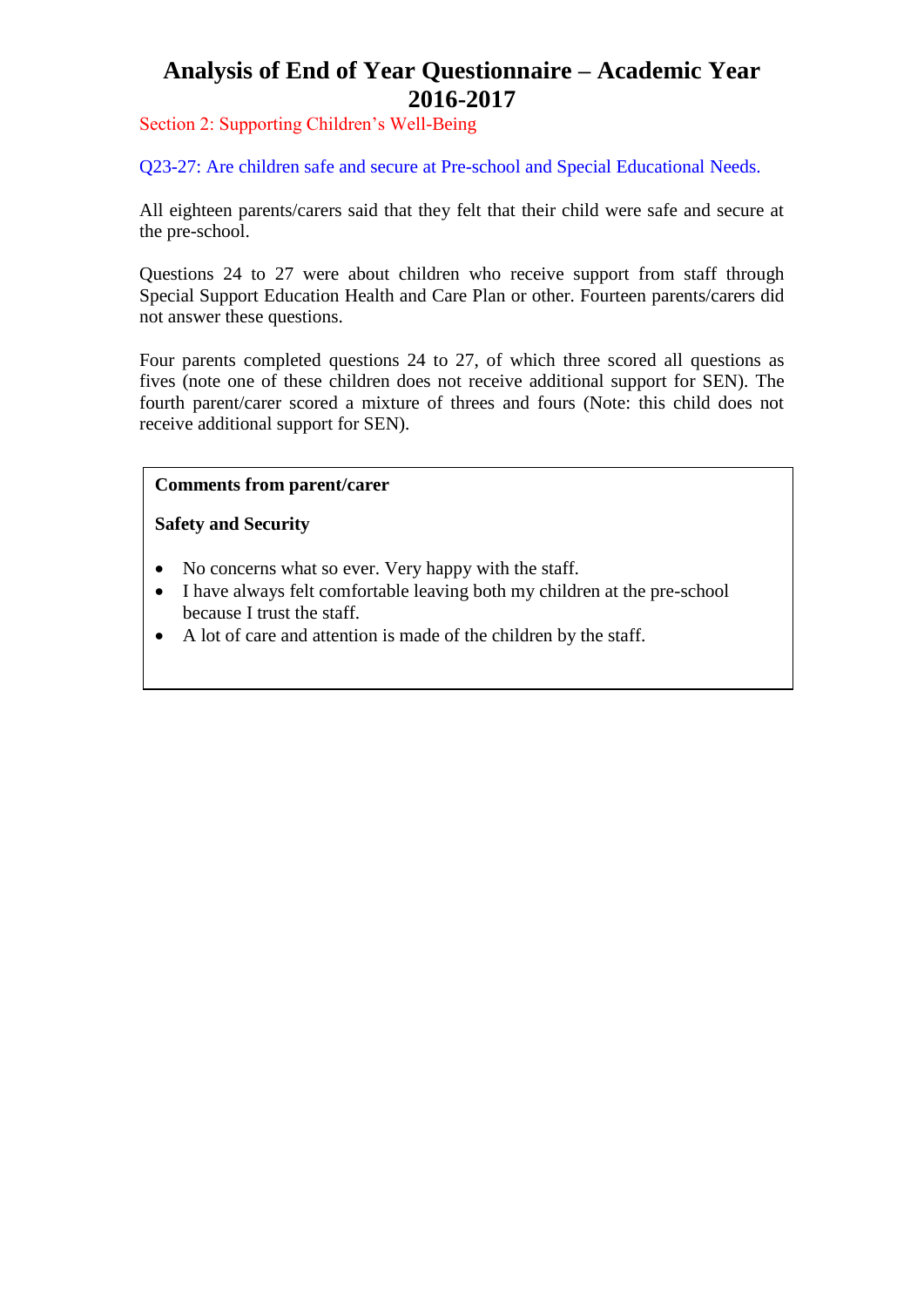### Section 3: Overall comments

Q28-30: Pre-school's Golden Rules; like the best and least at pre-school.

All eighteen parents/carers said that they were aware of the pre-school `Golden Rules.

One parent felt that the staff should work with the children to ask them what they felt about the Golden Rules.

Comments relating likes and dislikes at the pre-school are below.

#### **Comments from parent/carer Like most about Pre-school**

- I like the range of ages.
- I like the atmosphere (calm and happy) that all the staff create for the children.
- Spring fete and meeting parents.
- My daughter has had a wonderful time, can't ask for more than that.
- The relaxed friendly nature of the pre-school. Flexibility in terms of taking the children out if we want, play being the main feature.
- The Christmas Play
- Beautiful New Setting!
- The best thing this year is that you have moved to a new and wonderful setting. It has a beautiful space outside for the kids. The trip to the woods.
- My child's key person has been amazing at settling my child and addressing her additional needs. My daughter has required extra support and this has been put in place without prompting.
- Lovely, amazing staff who have supported, nurtured my daughter over the past year. They have always had time for questions, and are patient and welcoming.
- I have loved how safe and enjoyable my son finds it. He is learning so much and is making me proud.
- My daughter loves Pre-school, she is always happy to go and see her friends. She loves coming home and telling me all about the activities they have done at school.
- My daughter enjoys gong to Pre-school and the staff make her happy.
- Liked the trip to the woods and the Christmas play, it was lovely.
- Pre-school has given my daughter a very safe and friendly environment in which to make new friends. The move to the new setting was carried out incredibly smoothly by the staff and they should be congratulated for this.
- The staff. You are all so warm and loving to the children. There is a lovely atmosphere of calm and busy. The children feel safe and valued. The fact I could send my child when her brother and friend were away, speaks volumes.

### **Like least about pre-school**

- It coming to an end!
- Closed doors until staff ready. As makes catching trains to work impossible when opened late.
- Not being there to have face to face contact.
- Waiting outside for doors to open and occasionally not opening at 9.00 am. Issue for those dropping off who go to work.
- The home time routine. It is difficult not being allowed in to collect the children and challenging when they pile out and dump their coats etc at our feet. It is also nice for parents to be able to come into the setting so we can look around, see what's on offer for the day. I am aware of issues around safeguarding but there are ways around this.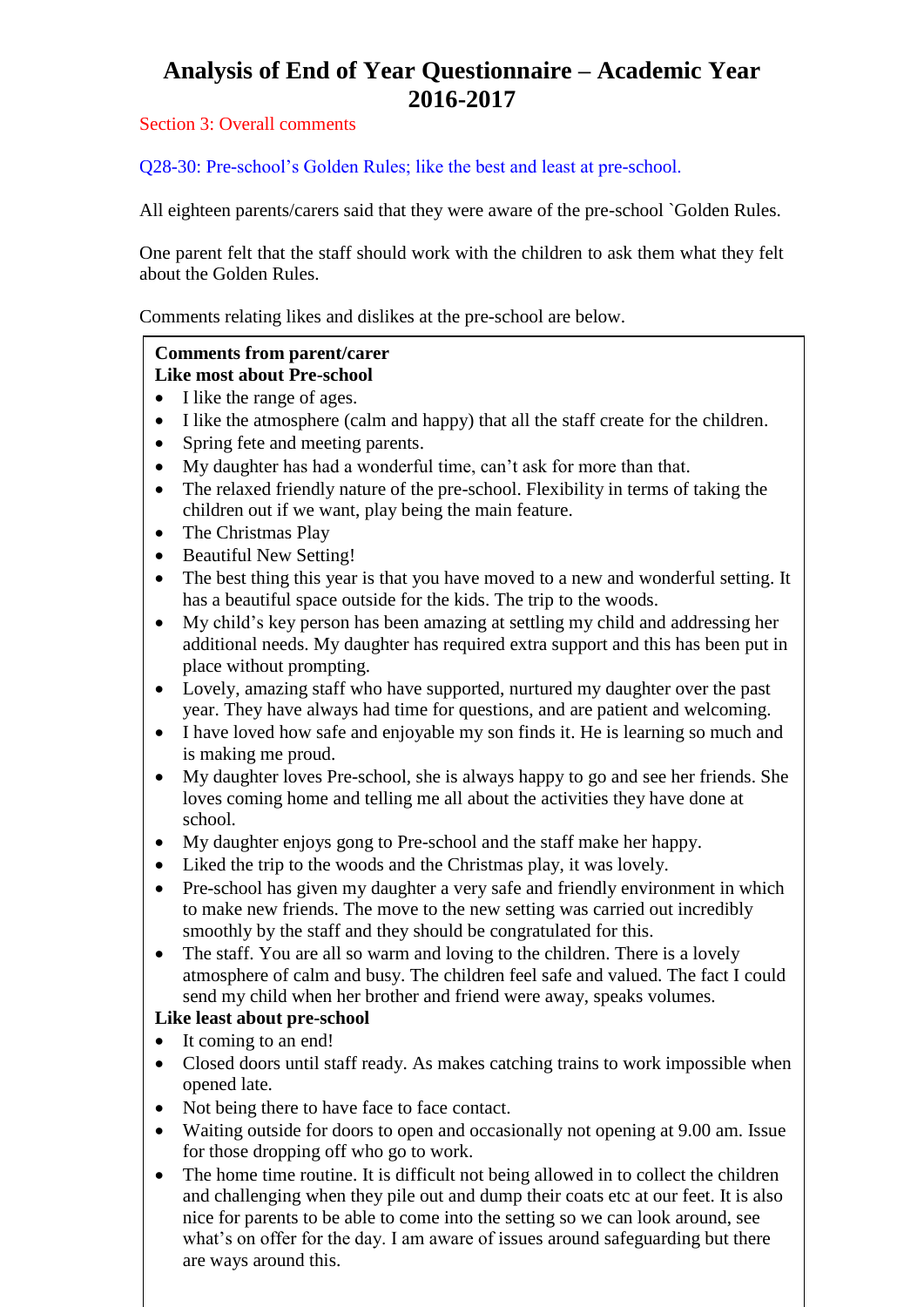### **Summary**

The return rate of questionnaires is lower than the previous year.

It is clear to see that the parents/carers who did return the questionnaires are happy with the Pre-school. They find the staff welcoming and approachable. The parents/carers also felt they had their questions were answered promptly. All the parents/carers who answered the questionnaire knew who their key person was and the role that she played.

Sixteen parents/carers that returned the questionnaires felt their child's development had been supported over the past year, one parent felt her son's development had slowed down. two parents/carers said they didn't have sufficient opportunity to discuss their child's development. 83% of the parent/carers felt that the parent consultations were effective and the 94% felt the early learning record gave a clear picture of their child's activities and development.

Only 61% of parents/carers thought the book bag scheme to be very successful.

Only 28% of the parents/carers borrowed the educational puzzles and games.

Seventeen out of the eighteen parents/carers had looked at the website. All seventeen parents found the website informative.

The areas of the website that were viewed most regularly were: Term dates and diary; Stay and Play; Newsletters; Information for parents; News and Events. Areas of the website that had not been viewed at all were: The Introduction; Staff Responsibilities, Snacks; Fees; Volunteers; Committee Handbook and many more!

Only one parent/carer said that the/she would like to see half termly updates on what the children are doing on the website.

89% of parents/carers would like to see a closed face book page, and would lie to see photographs of activities; observations and learning; term dates and reminders; events and information about school, stay and play dates; coffee mornings.

56% of parents/carers had attended our `Stay and Play` weeks. Of the remaining parents/carers who had not attended one parent/carer said it was due to work commitments.

All the parents/carers answering the questionnaires said that they felt that their children were safe and secure at the pre-school.

All parents/carers who returned the forms indicated that they were aware of the `Golden Rules`.